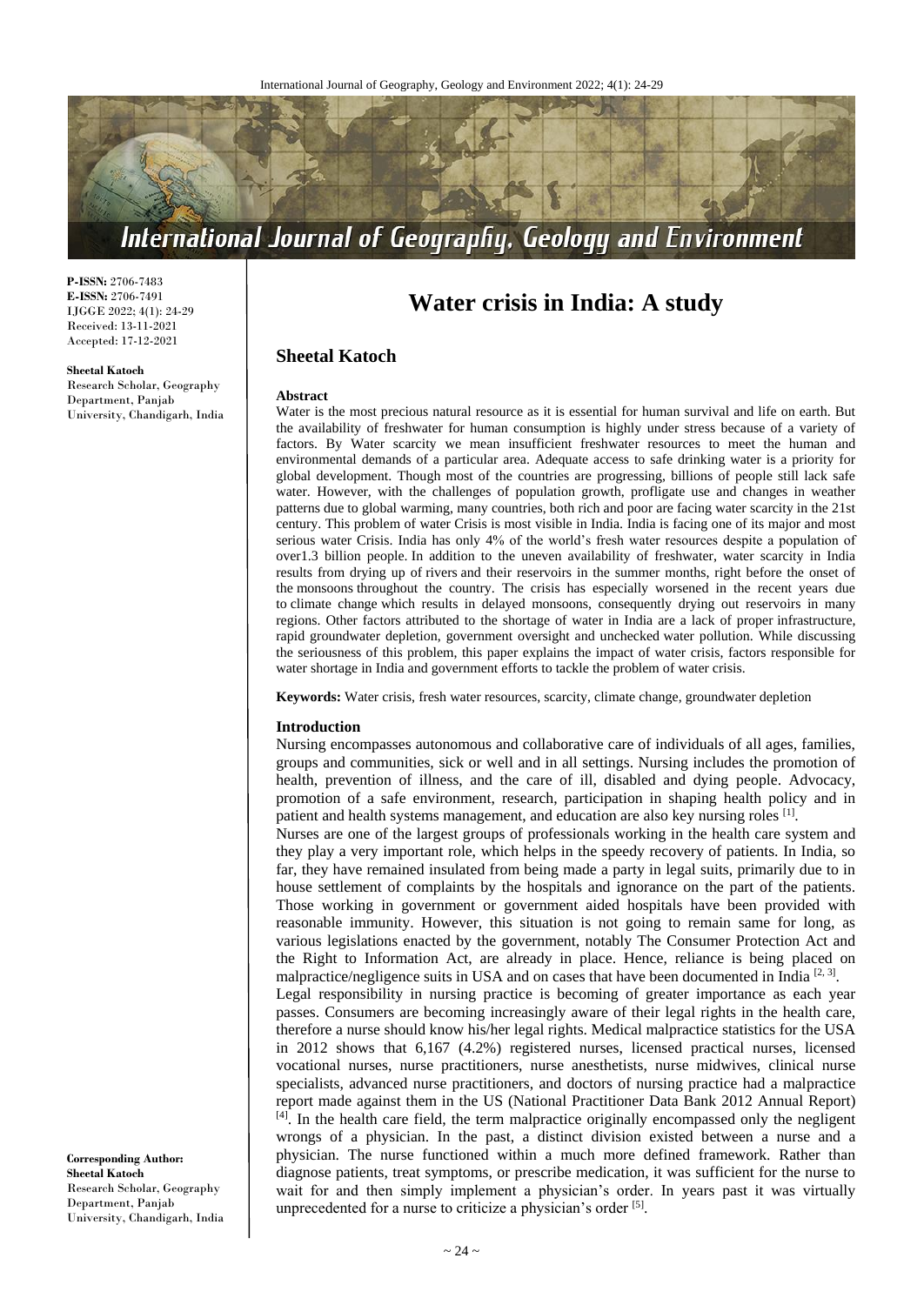Reckless use of Nature's one of the most precious giftswater- over the years has led to the water crisis. Water is the basic necessity of every human being. But, water scarcity is a major issue that is rising very rapidly in modern-day India. The problem has become so severe that in many states the groundwater has almost dried up and people have to depend on water supply from other sources. In addition, water is one of the most misused commodities that we still waste. It is the central point of our lives but not the central point of our focus. Many large cities of India have experienced water shortages in recent years, with Chennai being the most prominent in 2019. The water shortage in Chennai city affected the entire city of 9 million people and resulted in the closure of several businesses, hotels and restaurants. According to a report by the National Institution for Transforming India (NITI Aayog), at least 21 major Indian cities (Delhi, Chennai, Hyderabad, Bengaluru and others) will completely run out of groundwater racing to reach zero groundwater levels by 2020. The report also noted that approximately 200,000 people die in India each year due to the lack of access to safe drinking water. Country's maximum population got affected by a severe drought after two consecutive years of weak Monsoons .With nearly half of the India's Population Grappling with drought-like conditions, the situation has been particularly grim year in the southern and western states that received below average rainfall.

However, 12 per cent of India's population is still living the 'Day Zero' scenario, thanks to excessive groundwater pumping, an inefficient and wasteful water management system and years of deficient rains. The CWMI (Composite water management index)report also states that by 2030, the country's water demand is projected to be twice the available supply, implying severe water scarcity for hundreds of millions of people .If we look into the past, people used to understand the value of water and plan their lives around it. Moreover, many civilizations flourished and lost on account of water. But, today we have knowledge but we still fail to understand the value of water. We need to promote a decentralized approach, with a key focus on water conservation, source sustainability, storage and reuse wherever possible. India is facing one of its major and most serious water Crisis.

# **Water Scaracity**

Water scarcity is the lack of fresh water resources to satisfy demand of water. By fresh water, we mean any naturally occurring water except seawater and brackish water. Freshwater is categorized by low concentrations of dissolved salts and other dissolved solids. Freshwater includes water in glaciers, ice sheets, icebergs, ponds, lakes, rivers, streams and even underground water called groundwater. Fresh water is a renewable resource but finite natural resource. Fresh water can only be replenished through the water cycle process, in which water from seas, lakes, forests, rivers, land, reservoirs evaporates, forms clouds and returns as rainfall. The increase in the world population and the increase in per capita water use has put pressure on the finite fresh water resources.

## **Status of Water Availability in India**

India receives 4000bcm (billion cubic metres) rainfall per year. After evaporation, the actual availability is only 1137bcm. There is a lot of temporal as well as regional

variations in the availability, even in this 1137bcm of available water. For instance, on the one side, there are water surplus states such as Uttar Pradesh, Himachal Pradesh and on the other side, there are water scarce regions like Karnataka, Tamil Nadu, Maharashtra, Rajasthan and parts of Gujarat. Also, in many Indian cities, water is not properly distributed. Some areas of mega cities like Delhi and Mumbai are privileged to get more that than the standard municipal water norm of 150 litres per capita per day (lpcd) while other areas get 40-50 LPCD.

# **Magnitude of the water crisis in India**

- Presently, the annual availability of water is 1123 BCM in India and the demand is around 750 BCM. However, by 2050 the annual demand for water will increase to 1180 BCM which will exceed the water availability.
- Nearly half of the Country, face severe water scarcity with around 2 lakh people dying every year due to inadequate access to potable water.
- 70% of India's water is contaminated.
- 84% of rural households do not have access to piped water.
- 75% of households do not have drinking water on its premises.
- 54% of the country's groundwater is declining rapidly than it is being replenished.
- 16% of the country is drought prone.
- India's water table is declining in most regions. Moreover, there is a presence of toxic elements like fluoride, mercury, arsenic, even uranium in our groundwater.
- 21% of country's diseases are water related.
- Over 329,000 children under five died due to diarrhea in India in 2015.
- Water level in major reservoirs of India have fallen down.
- Many small and seasonal rivers are perishing permanently.
- Major perennial rivers remain stagnant .
- Krishna River runs dry in her delta region for most of the year.
- Cauvery and its tributaries haven't met the ocean for decades, the upstream dams choke its flows downstream affecting people in Tamil Nadu.
- According to NITI Aayog's water quality index, India ranks 120<sup>th</sup> among 122 countries.

# **Impact of water crisis in India**

# **People – Drinking water scarcity**

The water scarcity in India affects most of the people across the country. A major portion of the population does not have a reliable and constant means of getting water for their daily needs. In June 2019, 65% of all reservoirs in India reported below-normal water levels, and 12% were completely dry due to insufficient rains in monsoon. Since tap water is unavailable in many cities, residents are reliant on alternative water sources. The country has scattered public water pumps but most of them are located away from the cities and their water flow is also intermittent and unpredictable. Most of the Indians are left with the option of spending money to buy drinking water but the poor and mainly the rural sections of the society are unable to afford buying water on a daily basis which creates a massive water scarcity problem for the rural population of India.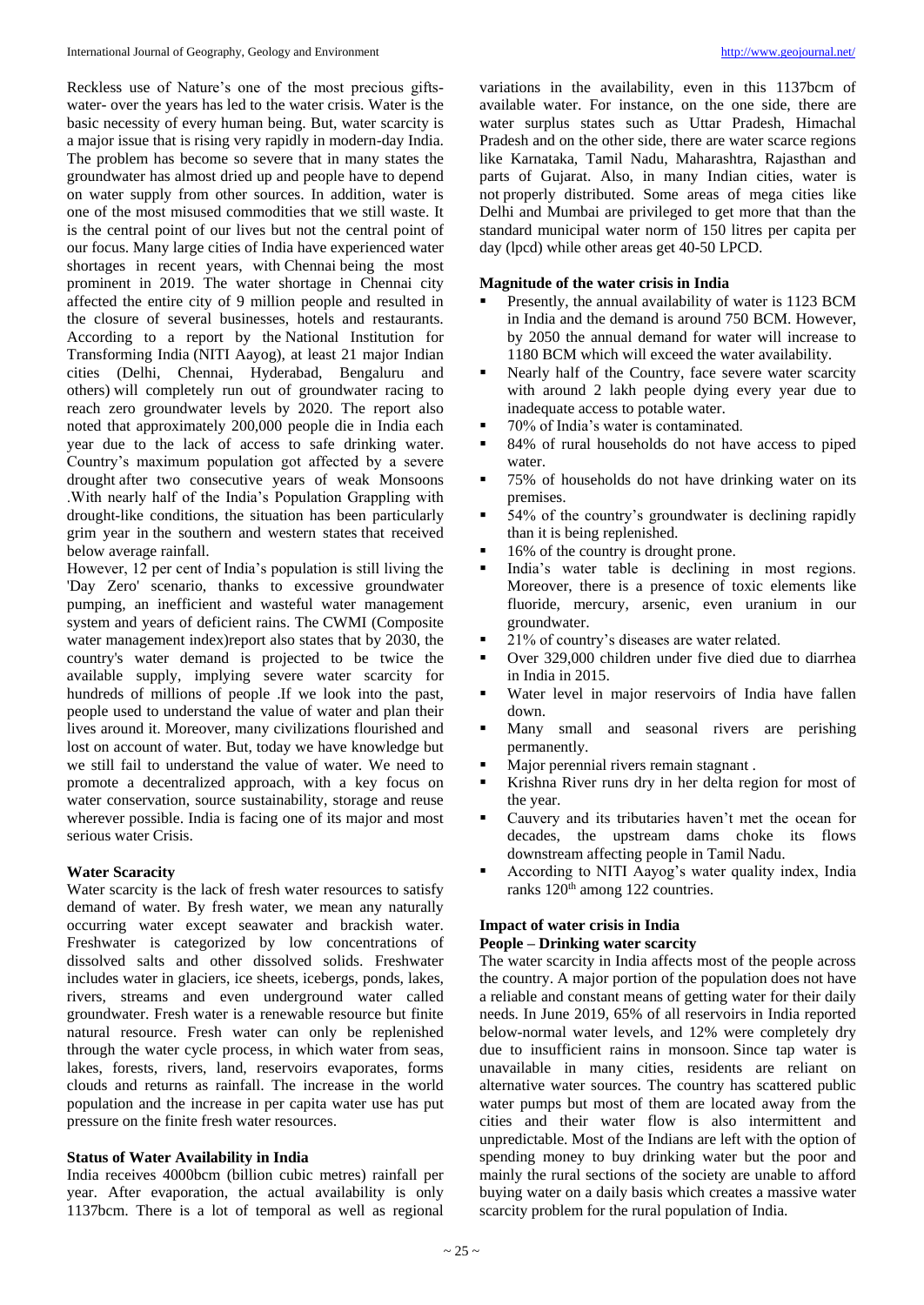Insufficient water and limited accessibility to water poses a threat to the people's health. In the Latur city of Maharashtra, the depletion of water resulted in a major health crisis and thereby forcing people to dig borewells into the ground, exposing themselves to dangerous chemicals and risking contamination. People started showing symptoms of fever, infection, dehydration, vomiting, and kidney ailments. In addition to this health crisis, hospitals were unable to safely perform any surgery due to the increased threat of post-operative infections and complications resulting from a lack of clean drinking water. A similar crisis emerged in Chennai in 2019 resulting in violent incidents.

# **2019 Chennai Water Crisis**

In the mid – hot summer of June 2019, Chennai faced an acute water shortage when its 4 main water reservoirs got completely dry. Chennai is India's 6th largest metropolis with a population of nearly 9 million people. The dire situation caused due to the shortage of water affected the huge population of Chennai very badly as hundreds of people waited in lines with empty water buckets for hours. Several hotels and restaurants in the city also shut down due to the shortage of water. Even the IT firms and automobile sectors were forced to ask their employees to work from home as the crisis worsened. Out of the daily requirement of 830 million litres of water per day (MLD), the city was only able to provide 525 MLD. The government responded by sending water tankers to residential areas. Water was also delivered to the city by a special train with the capacity to carry 10 million litres of water daily.

To exacerbate the situation of water Crisis , many water mafia or 'tanker mafia' have emerged. Tanker mafia refers to private water tank owners who take clean water illegally and sell it to local people at expensive prices. The tanker mafia is only worsening this problem by creating an atmosphere of social instability by targeting poor people.

#### **Economic growth**

According to a report by Niti aayog , the demand for water will be twice the present supply by 2030 and India could lose nearly 6% of its GDP during that time.

#### **Ecosystem**

The Water scarcity in India extensively affects the ecosystem and threatens the lives of wild animals across India. Due to the unavailability of water in forests, wild animals are forced to infiltrate villages and cities in India. When water bodies in nearby forests dry out due to insufficient rain conditions, eventually local wild animals like elephants, tigers, deer starts to sneak into the cities in search of water. All these wild animals pose a threat to the people as they can attack them.

# **Agricultural crisis**

Agriculture is one of the most important Occupation in India. Around 44% of India's working population is employed in agriculture. Due to two consecutive years of weak monsoons, hundreds of millions of people have suffered by a severe drought. Failed rains are particularly devastating for farmers. The drought has dried up wells and destroyed crops, forcing rural people to move to cities. In the absence of water, farmers are unable to produce crops. The 2019 drought has destroyed the supplementary crops in

addition to the winter crops. A lot of valuable farmland has got completely useless due to the scarcity of water. As the agricultural industry suffered, the workforce was threatened to be unemployed, forcing rural people to move to the cities in search of jobs. This trend of rural urban migration adds pressure to the already strained infrastructure as the demand for water continues to increase.

## **Power Supply**

Water shortages are affecting India's capacity to generate electricity as 40% of thermal power plants are situated in areas where water scarcity is high.

## **Conflicts over water**

In India, there are conflicts between Gujarat and Madhya Pradesh over sharing of Narmada water, between Tamil Nadu and Karnataka over sharing of Cauvery waters, between Andhra Pradesh and Telangana over sharing of Krishna waters.

# **Reasons for the water shortage in India Climate change**

India has a huge dependence on monsoon rains to replenish water sources such as lakes, rivers, reservoirs and underground aquifers .Monsoon means seasonal reversal of winds accompanied by corresponding changes in precipitation. The South-West monsoon provides approximately 80% of rainfall, while the North-East monsoon is responsible for 10%-20% rainfall of the total rainfall in India. Therefore, the impact of climate change on the monsoon seasons is one of the important reasons for decrease in rainfall and water shortage in India. In recent years, monsoons in India have become more uncertain and sporadic while decreasing the number of rainy days and hence reducing the total precipitation.

# **Uneven distribution of water and rainfall pattern**

Some regions have surplus water while others face perennial droughts for most of the year. For instance Rajasthan is one of the most drought prone areas of India. Drought is a recurrent phenomenon in Andhra Pradesh. There is uneven distribution of water in many Indian cities. Some areas of mega cities like Delhi and Mumbai are privileged to get more that than the standard municipal water norm of 150 litres per capita per day (LPCD) while other areas get 40-50 LPCD.

# **Increase in demand**

The rapid Population growth, urbanization, industrialization, rising needs of irrigation and increase in domestic water usage have accelerated the water demand. As urbanization is increasing, water demand will also increase rapidly as city dwellers consume more water than rural people. Top of all this, are issues of leakage losses, metering of water and water pricing. Around 40% of piped water in urban areas are lost due to lack of maintenance of existing infrastructure.

# **Urbanization and water scarcity**

Currently, 33% of India's population resides in urban areas and by 2050 it will increase to 50%. Rapid urbanization is adding to the water scarcity issue. Due to more buildings, cement roads, rainwater is not allowed to percolate underground. Therefore even in a city like Mumbai which gets good rains, rainwater is not retained in the area due to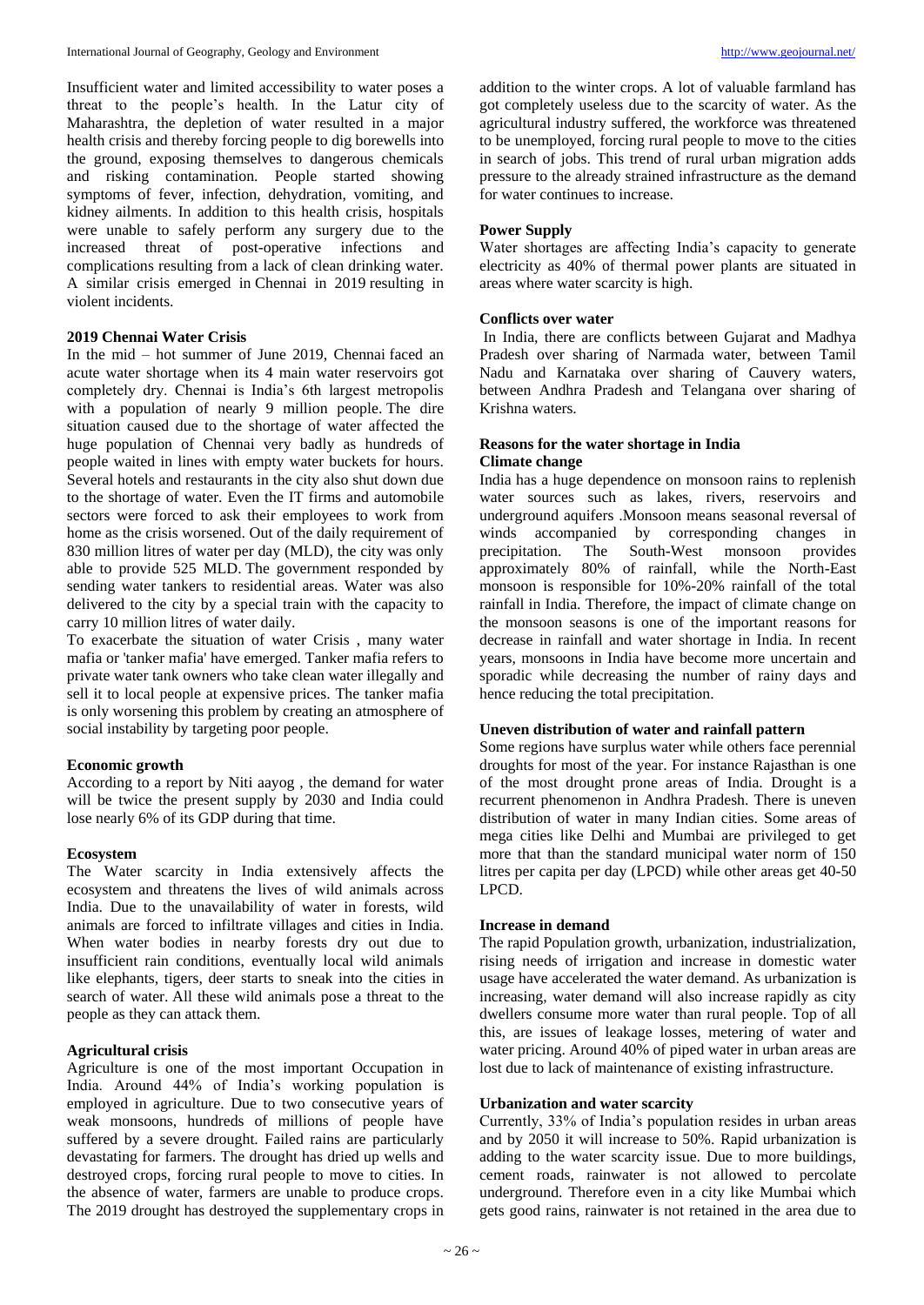paved out areas. Thus water required for cities is drawn from the neighbouring villages and far off rivers and lakes which threatens the water availability in those areas. Large cities also produce urban sewage which pollutes the freshwater resources.

## **Inefficient cultivation practices**

Around 70% of the population is still dependant on agriculture for its livelihood. But inefficient cultivation practices have led to the flooding of fertile land which in turn has caused salinization, siltation of reservoirs etc causing groundwater reserves of main agricultural regions to be depleted at an alarming rate.

# **Shift to cash crops**

The water usage in agriculture is being diverted from food crops to cash crops that consume a huge amount of water.

# **Overexploitation**

India is the world's biggest groundwater user as nearly 89% of irrigation requirement is fulfilled by the groundwater sources. According to a report by NITI Aayog in 2018, "the country was suffering from the worst water crisis in the history". The report also pointed out that 21 Indian cities will run out of ground water by 2020.

# **Water pollution**

Due to the lack of a long-term water management plan, many of the country's rivers either run dry or have been polluted .Release of domestic wastage, urban sewage and industrial wastage into rivers, lakes has polluted freshwater sources at an alarming rate in India. These fresh water sources are not fit for drinking or other activities.

# **Wasteful use of water for Agriculture**

According to the Central Water Commission, even though climate change has resulted in a reduction in rainfall and thereby the water supply, the country still receives enough rainfall to meet the needs of over 1 billion people. However, India only catches only 8 percent of its annual rainfall due to poor rainwater harvesting. Due to rapid urbanization, a lot of the ponds used to capture water have been lost due to the rising population and inefficient implementation of city planning guidelines.

India has also been lacking in the treatment of wastewater for reuse. Approximately 80 percent of domestic wastewater is drained out as waste and ends up flowing into other water bodies which lead to salt water sources such as the Bay of Bengal and the Arabian Sea. India is one of the major food growers in the world. That produces tons of quantity of food to feed its population and export the surplus that is left.

In addition, producing this much food requires a lot of water too. The traditional method of irrigation wastes a lot of water due to evaporation, water conveyance, drainage, percolation, and the overuse of groundwater. Besides, most of the areas in India use traditional irrigation techniques that stress the availability of water. But, the solution to this problem lies in the extensive irrigation techniques such as micro-irrigation in which we provide water to plants and crops using a sprinkler or drip irrigation.

# **Solutions to the water crisis in India Good Water Management Practises**

India receives adequate annual rainfall through south

west monsoon. Still most regions of the country are water deficient because of inefficient water management practices.

- Rainwater harvesting should be encouraged on a large scale, mainly, in cities where the surface runoff of rainwater is very high.
- Roof- top rainwater harvesting can also be used to recharge groundwater by digging percolation pits around the house and filling it with gravel.
- Active measures should be taken by the state governments to create awareness for the minimal use of water.
- Indian cities need to learn from cape town of south Africa which when faced the 2018 water crisis had announced " Day zero''. On that day, people had to use communal water- taps as the main water –taps were closed. Restrictions on water use per person were also fixed.
- Treatment and reuse of wastewater- About 80% of the water that reaches households, leaves as waste and pollutes our water bodies and environment. There is a huge potential in reusing and recycling this treated wastewater at least for non-potable purposes, which is cost effective. According to WHO, an individual requires around 25 litres of water daily for meeting his/her basic hygiene and food needs. The rest is used for non-potable purposes like mopping and cleaning. This indicates that for most of the non-potable uses, a quality lower than drinking water is needed. Thus, for environmental sustainability and economic efficiency, water must be treated and supplied according to usage.
- Need to emphasize behavioral change- It is important to understand that managing the water crisis is not the job of only engineers but all stakeholders including economists, hydrogeologists, planners and most importantly, communities themselves. Community/ locals/ citizens have the most important part to play. We all can contribute by keeping in check our own usage and actions.

**Interlinking of rivers:** Interlinking of rivers is a topic that has been debated and discussed for several years as a possible solution to the water crisis in the country.

**Coordination in aquifer usage**: There should be laws and contracts for sharing of aquifers. There is an urgent need for coordination among users of aquifers. Groundwater aquifer mapping has stated only recently in India which is a welcome step.

**River Basin Authority**: There should be a river basin authority for sharing information among states since most of the rivers in India pass through different states.

**Good cultivation practices:** changing the cropping pattern, crop diversification and encouraging water use efficiency in agriculture by moving towards food crops from cash crops.

# **Government efforts to solve water shortage in India Establishment of a new ministry for water**

The Government of India has reformed several departments and initiated several water supply projects in the recent years to respond to the country's growing water demand.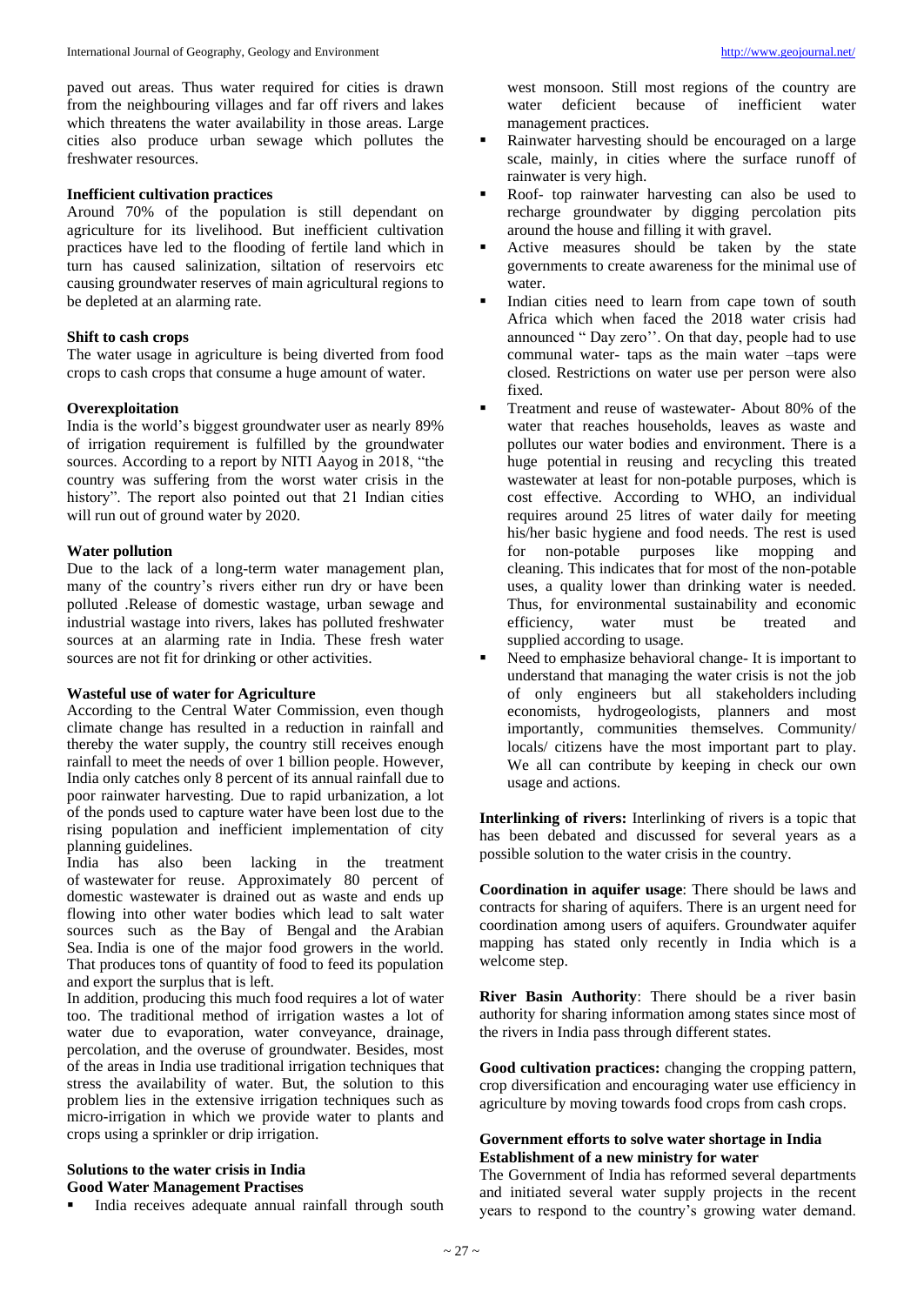The reforms include the establishment of a new ministry for water known as the Jal Shakti Ministry.

In June 2019, Indian Prime Minister Narendra Modi launched a new plan, "Piped Water for All by 2024". The newly formed Jal Shakti ministry is responsible for making the policy guideline for water resources usage, regulating the water resources related projects, and dealing with the cooperation, facilitation, and negotiation of water resources both in between states and internationally.

# **Ganga River Cleaning Programs**

River Ganga, a famous holy river in India, feeds millions of people in North India. In 2007, river Ganga was named as one of the 10 most dangerous rivers in the world due to water pollution. In 1985, the first Ganga river cleaning program (Ganga Action Plan) was started with an aim to tackle the problem of excessive water pollution in the river. However, the Ganga Action Plan has not shown any significant outcomes over the years. To combat the problem of government incompetence in solving the water crisis, the Modi government announced that it will be launching new projects with more investment along with formulating new policies to manage the pollution in Ganga and other rivers in India.

# **Non-governmental efforts**

India has a number of Non Government Organizations that focus on solving water shortage problems for the people in affected areas. 'FORCE' and 'Safe Water Network' are some of the organizations that are actively involved in dealing with the water crisis in India. 'We are Water' and UNICEF are the international organizations that work very actively in alleviating the problems of basic water supply and sanitation in villages.

Most of the non-governmental organizations work on raising social awareness and developing water resources projects for the heavily affected parts of the country.

#### **Raising Social Awareness**

Most non-governmental organizations are actively involved in teaching the locals how to preserve the water resources and how to increase the water usage efficiency by installing new water gathering stations and improving their irrigation techniques.

'We are Water' publishes documentary films every year to raise social awareness about the severe water scarcity in India. These documents are especially relevant in rural areas as the residents don't have direct access to government schemes.

# **Establishing Water Resources Projects**

A lot of non-governmental organizations in India are involved in establishing water harvesting structures in rural areas.

# **Solutions and technologies**

# **Rain Collection**

Rainwater harvesting is the name given to the innovative way of collecting rainwater in order to recharge the underground water. It should be encouraged on a large scale, especially, in cities where the surface runoff of rainwater is very high. A lot of houses have built their own rainwater harvesting structures in order to be self sufficient. Roof – top rainwater harvesting can be utilized to recharge

groundwater by digging percolation pits around the house and filling it with gravel. Therefore, it is time to go back and start using our traditional practice of rainwater harvesting catching water where it falls. Currently, India captures only 8% of its annual rainfall, among the lowest in the world.

#### **Desalination**

Desalination is an advanced technique to solve the problem of water shortage, especially in coastal regions. It involves treating sea water to remove its salt content, making it fit for drinking. Israel has already developed a systematic method to desalinate the sea water into fresh water for industrial and domestic usage. India is already looking into installing desalination plants near the coastal regions to fulfill the water needs cities such as Chennai.

# **Irrigation Techniques**

Nearly Upto 80% of the groundwater in India is used for irrigation. The Indian Agriculture Institute has been promoting the drip irrigation technology to solve the water scarcity problem in India for decades. The technology has the advantage of being applicable to all kinds of terrains in the country. Furthermore, the technique helps farmers use water more efficiently by modifying the water supply based on the moisture level of the soil. With the help of the Indian government, drip irrigation has seen a massive rise in implementation over the last 15 years. Currently, almost 3,51,000 hectares of irrigated land is under drip irrigation, compared to just 40 hectares in 1960s.

## **Conclusion**

India is not a water deficit country, but due to the mismanagement and lack of monitoring of water resources, many regions in the country face water stress from time to time. Dirty aquifers and water scarcity are destabilizing the country. India is losing the capacity to safeguard public health, ensure farm productivity, grow the economy, and secure social stability, as its water reserves get dirtier and smaller. By failing to protect its water, India is courting disease and economic hardship as well as social upheaval. Thus it has become very important to focus on water conservation, source sustainability, storage and reuse wherever possible. The Jal Shakti (water) Ministry, has announced an ambitious plan to provide piped water connections to every household in India by 2024. Looking at the current scenario, we urgently need a transition from this 'supply-and-supply-more water' provision to measures which lead towards restoring/ recharging local Water bodies, improving water use efficiency, reducing leakages as well as applying for higher tariffs and ownership by various stakeholders. Water scarcity has become a serious problem. So, the Authorities and people have started working together to resolve this water crisis problem so that our future generations do not have to buy this necessity. The Government needs to balance the water demand with available supply for the future growth and economic development as well as for the sustenance of human life.

#### **References**

- 1. Kumar S. India's water crisis how to solve it? 2019. Retrieved from https://www.iasexpress.net
- 2. Wikipedia. Water scarcity in India Wikipedia, 2019. Retrieved from https://en.m.wikipedia.org
- 3. International development Enterprisis India. Water-